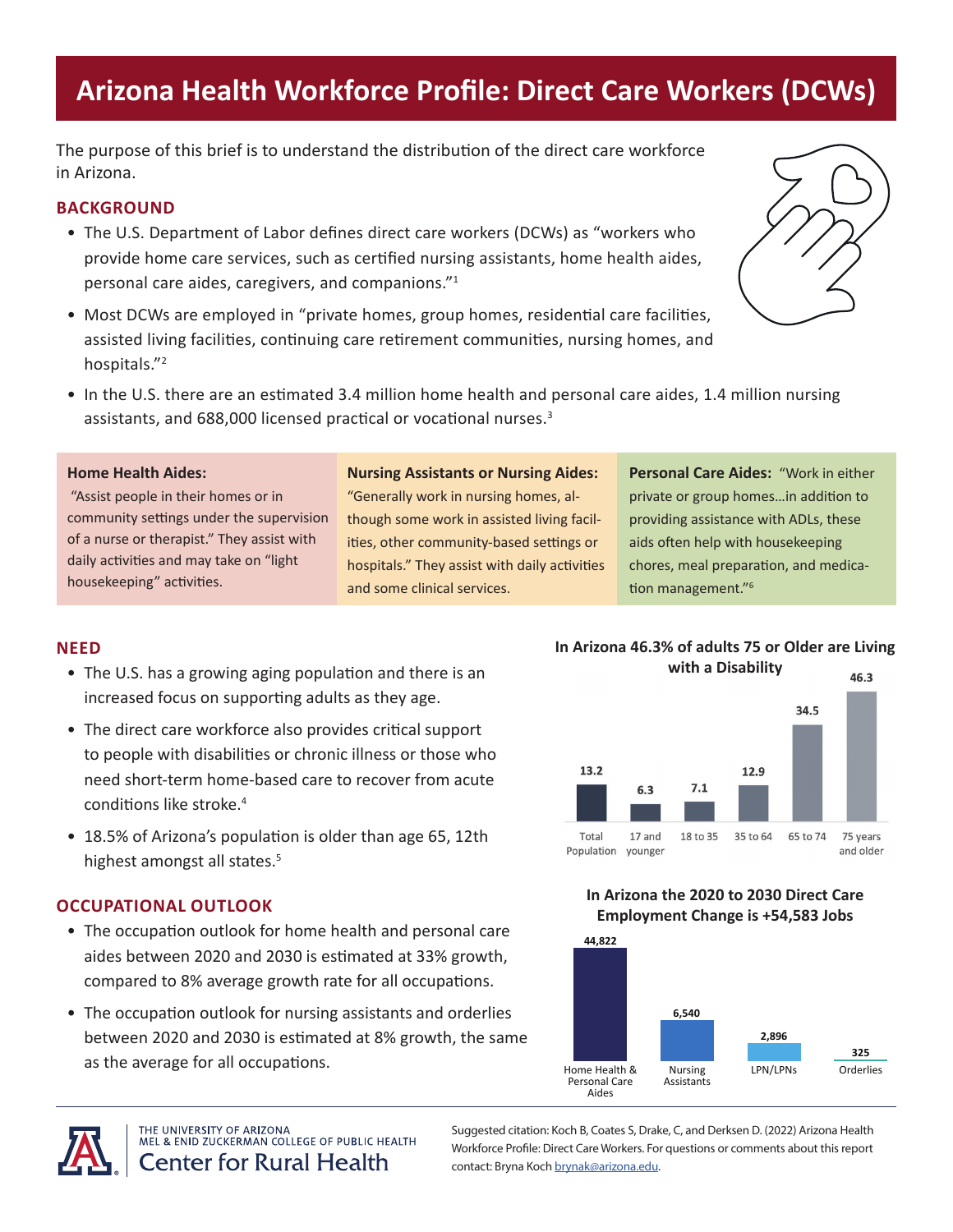## **LICENSING IN ARIZONA**

- Home health and personal care aides do not need to be licensed. Using population data from the U.S. Census DCWs working for Medicaid/ Medicare certified agencies "must pass a competency test." Arizona uses the federal requirement of 75 hours of training.<sup>7</sup>
- Nursing Assistants and Licensed Practical Nurses (LPNs) must meet licensure requirements via the Arizona State Board of Nursing.<sup>8</sup>

medium and small counties compared to large counties.

• The Arizona Medicaid program (AHCCCS) has testing, training and certification requirements for DCWs who provide Home and Community Based Services (HCBS) to AHCCCCS members enrolled in the Arizona Long Term Care System (ALTCS).<sup>9</sup> AHCCCS received full approval from the Centers for Medicare and Medicaid Services (CMS) to expand HCBS and training.<sup>9</sup>

## **FINDINGS**

- Compared to the U.S. DCW per 10,000 population, Arizona is similar in the ratio of home health and personal care aides but has a lower ratio of nursing assistants and licensed practical nurses (Arizona does not have a license for vocational nurses).
- Using population data from the U.S. Census American Community Survey 2019 we find that the distribution of three types of DCWs mirrors the population distribution in Arizona, with the majority of the direct care workforce located in large counties, Maricopa and Pima.

• The ratio per 10,000 for each workforce group shows that the DCW ratio per 10,000 population is lower in

**U.S. Arizona Large Counties Medium Counties Small Counties** Population (%) 324,697,795 7,052,789 5,365,455 (76.1) 1,336,501 (18.9) 350,833 (5.0) **Home Health & Personal Care Aides Nursing Assistants** LPN/LVNs 44.4 121.5  $21.2$ 106.9 103.4 24.2 11.8 23.6 10.6 19.2 51.1 7.9 14.2 31.6 4.4 Arizona Large Medium Small U.S Arizona Large Medium Small Arizona Large Medium Small U.S U.S

U.S. **Arizona Large Counties Medium Counties Small Counties**<sup>NOTE</sup> **Home Health and Personal Care Aides** Total Number (%) 3,470,700 72,920 65,185 (89.4) 4,218 (5.8) 1,198 (1.6) Ratio per 10,000 106.9 103.4 121.5 31.6 51.1 **Nursing Assistants** Total Number (%)  $\begin{array}{|c|c|c|c|c|c|c|c|c|}\n\hline\n1,440,700 & 16,676 & 12,958 & (77.7) & 1,894 & (11.4) & 450 & (2.7)\n\hline\n\end{array}$ Ratio per 10,000  $\begin{array}{|c|c|c|c|c|c|} \hline \end{array}$  44.4  $\begin{array}{|c|c|c|c|c|c|} \hline \end{array}$  23.6  $\begin{array}{|c|c|c|c|c|} \hline \end{array}$  24.2  $\begin{array}{|c|c|c|c|c|} \hline \end{array}$  14.2  $\begin{array}{|c|c|c|c|c|} \hline \end{array}$ **Licensed Practical/Vocational Nurses** Total Number (%) 688,100 7,480 6,342 (84.8) 591 (7.9) 186 (2.5) Ratio per 10,000 21.2 10.6 11.8 4.4 7.9



THE UNIVERSITY OF ARIZONA MEL & ENID ZUCKERMAN COLLEGE OF PUBLIC HEALTH

**Center for Rural Health** 

Suggested citation: Koch B, Coates S, Drake, C, and Derksen D. (2022) Arizona Health Workforce Profile: Direct Care Workers. For questions or comments about this report contact: Bryna Koch [brynak@arizona.edu](mailto:brynak@arizona.edu).

**Arizona Expands Funding** The 2022 Arizona State

Legislature passed and the Governor signed HB 2157 that confers to AHCCCS expedited expenditure authority to use an estimated \$1.5 billion to be spent between 4/1/22 and 3/31/24 to expand HCBS for ALTCS enrollees. Family members who are certified as DCWs can be paid for example to care at home for an elderly parent or a child with a disability enrolled in ALTCS.<sup>10</sup>